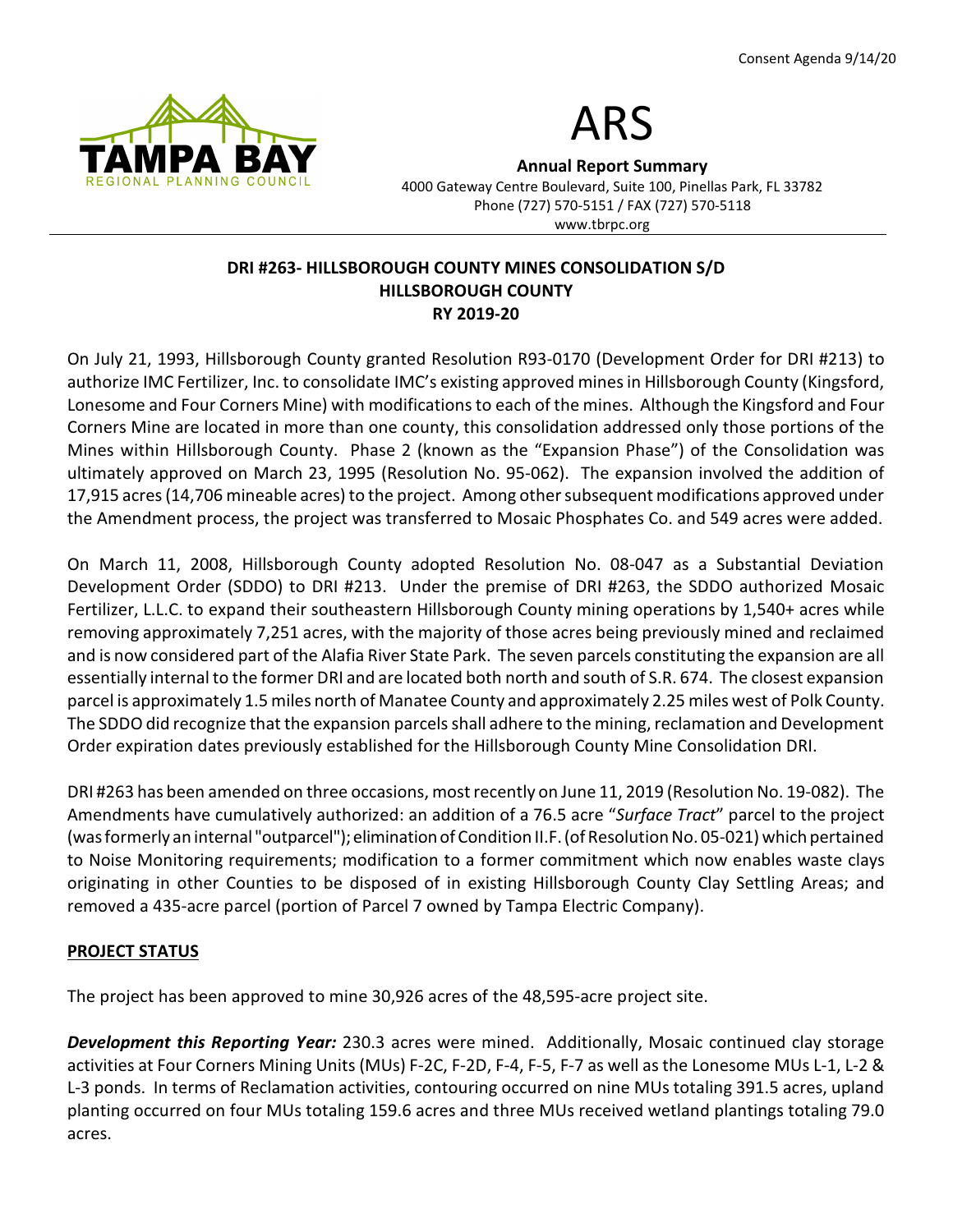*Cumulative Development:* a total of 30,708 acres have beenmined through June 30, 2020. All mining activities within the Kingsford Mine have been completed. According to data contained in the "*Financial Responsibility*" tables provided in the RY 2019-20 Annual Report, 10,193 mined acres have been released to date by FDEP as well as 6,892 acres by Hillsborough County.

*Projected Development:* the Developer anticipates mining 195.0 acres within the project during RY 2020-21. In terms of reclamation activities, the Developer anticipates that contouring will occur across seven MUs totaling 570 acres, upland planting will occur across six MUs totaling 521 acres and 335 acres will receive wetland planting across three MUs.

# **SUMMARY OF DEVELOPMENT ORDER CONDITIONS**

- 1. The Developer has identified that all required monitoring programs continue to be instituted with results provided to the appropriate agencies. A summary of the following monitoring results was included in the RY 2019-20 Annual Report: *Industrial Wastewater Discharge* (daily)*, Industrial Wastewater Discharge Outfall Water Quality* (weekly)*, Surface Water Quality/South Prong of Alafia River & Little Manatee River* (monthly), *Rainfall* (daily)*, Production Well Pumping* (monthly)*, Groundwater Monitoring* (monthly) and *Surficial Water Table/Piezometer Monitoring* (weekly)*.*
- 2. Condition D.2. obligates the Developer to dedicate 300 acres to the County for construction of a water reservoir at a location to be determined by the County. The Developer continues to recognize that a prior offer to donate 300 acres at a location proposed by the Developer was declined by Hillsborough County.
- 3. Pursuant to Condition P.2., the Engineering Division of the Hillsborough County Public Works Department shall be responsible for monitoring the structural integrity of public streets or roadways used for mining activities throughout the life of mining operations. If applicable, the Developer shall be responsible for remedial action associated with damage caused by trucking operations that are deemed necessary by Hillsborough County.
- 4. Once S.R. 37, C.R. 39, S.R. 674, C.R. 630, S.R. 60, C.R. 640 and/or U.S. Hwy. 41 (including bridges) are determined to be structurally degraded or are degrading at an unacceptable rate by FDOT and/or Counties, Condition P.3. requires the Developer to "*enter into an agreementwith the responsible entity for improvements*" within 90 days of notification and prior to continued utilization of applicable roadway(s).
- 5. Consistent with Condition P.6., Mosaic shall provide peak-hour and daily traffic counts at the project entrances when mine and plants are operating at maximum capacity. The Developer continues to acknowledge that "*traffic counts were completed as part of DRI #263."* However, although not specified as an annual reporting obligation within the Development Order, it is believed that this Condition was intended to require the conduct of at least one future traffic monitoring program to be implemented when the mine and plants are operating at maximum capacity to ensure that the trips recognized in the DRI #263 application were accurate.
- 6. The *Financial Responsibility Statement* was included in the Annual Report, as required. The Developer estimated their total financial liability through July 1, 2020 to be \$130,439,669 with their projected liability expected to increase to \$131,653,776 by June 30, 2021 as a result of mining an estimated 195 additional acres.